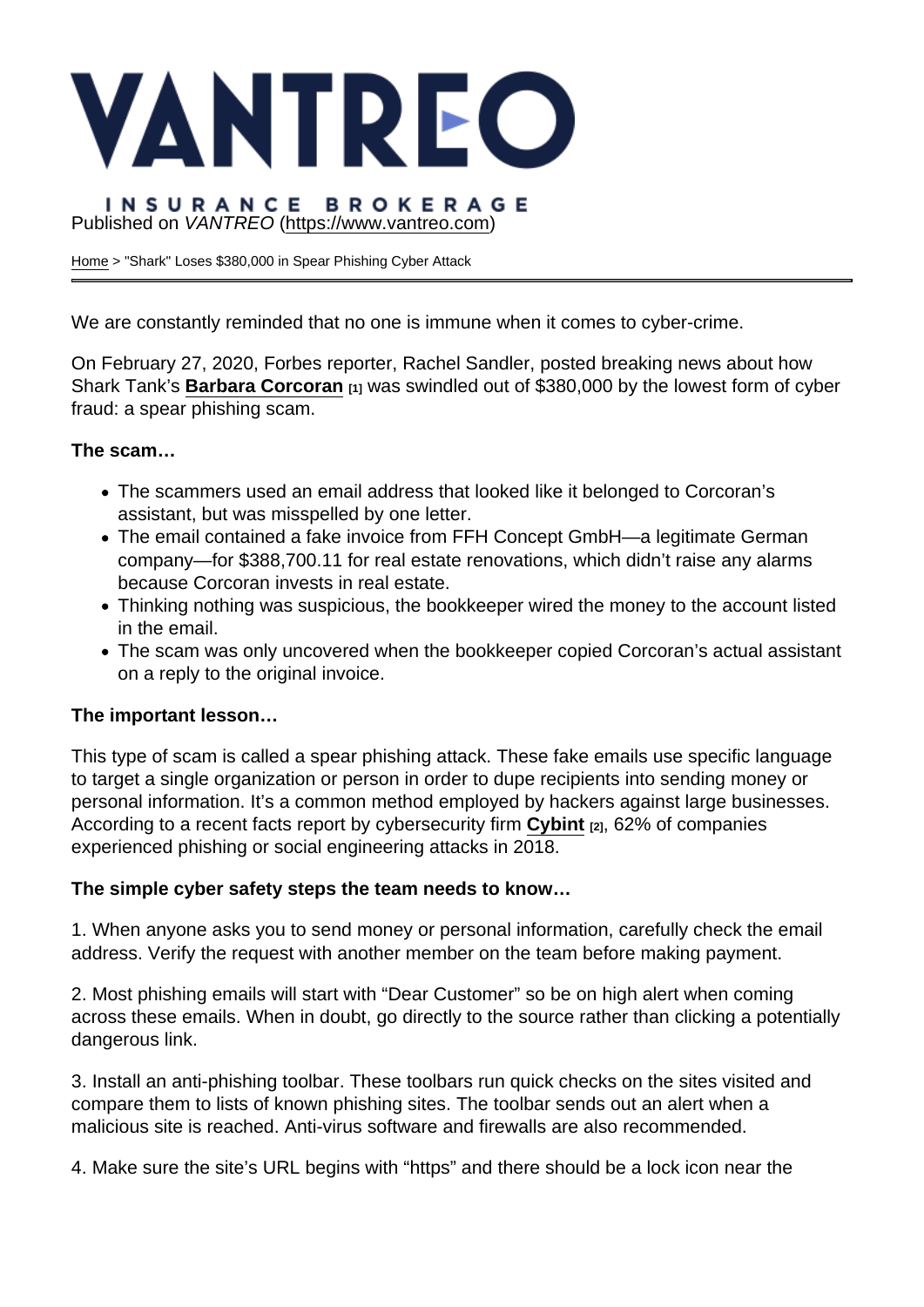address bar.

5. Beware of "pop-ups" which masquerade as legitimate components of a website but are often phishing attempts. Don't click "cancel" on the pop-up as that may lead directly to the phishing site. Instead click on the X in the upper right-hand corner.

6. Never give out personal information over the internet.

7. New scams are being developed all the time. Ongoing security awareness training and simulated phishing for all users is highly recommended. Keep cyber security top of the mind.

VANTREO is here to help. If you have a question on cyber protection or anything else, just reply here! [3]

div#block-block-4 .column { font-size: 11px; margin: 0; }

### CORPORATE MAILING

1901 W Corporate Way Ste 1 Anaheim, CA 92801 [info@vantreo.com](mailto:info@vantreo.com) [\(800\) 967-6543](tel:1-800-967-6543) Fax (707) 546-2915

**CHICO** 

VANTREO 2068 Talbert Dr Ste 100 Chico, CA 95928 [\(530\) 895-1555](tel:530-895-1555)

### EUREKA

Craig Hansen Insurance Service 2103 Third Street Eureka, CA 95501 [\(707\) 445-9691](tel:707-445-9691)

### SACRAMENTO

Benefits Done Right 601 University Ave Ste 250 Sacramento, CA 95825 [\(916\) 891-1889](tel:916-891-1889)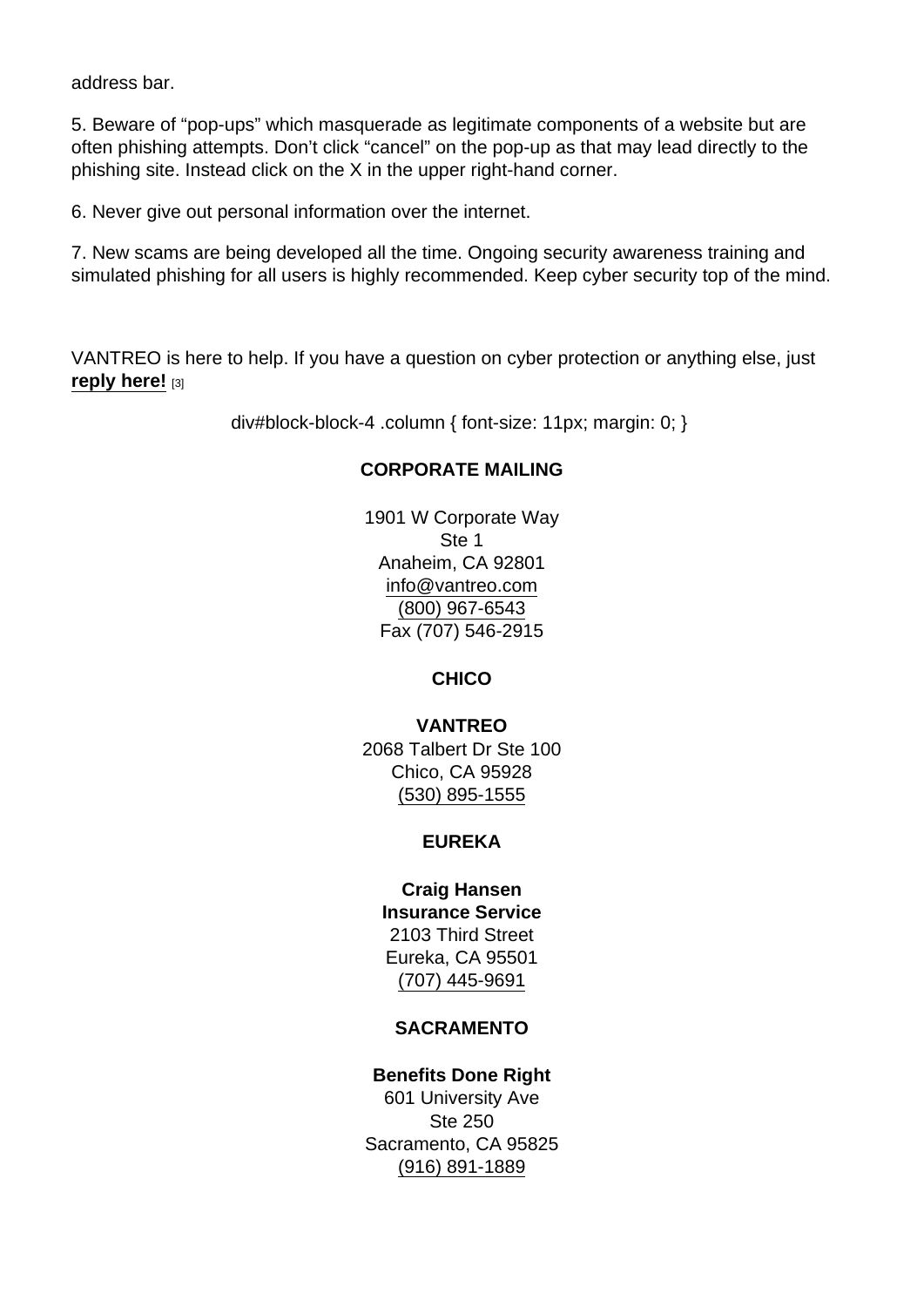SAN RAFAEL

VANTREO 851 Irwin St. Ste 300 San Rafael, CA 94901 [\(415\) 922-2300](tel:415-922-2300)

# SANTA MONICA

Tegner Miller 2001 Wilshire Blvd Ste 101 Santa Monica, CA 90403 [\(310\) 828-9662](tel:310-828-9662)

# SANTA ROSA

VANTREO 100 Stony Point Rd Ste 160 Santa Rosa, CA 95401 [\(707\) 546-2300](tel:707-546-2300)



Source URL: https://www.vantreo.com/shark-loses-380000-spear-phishing-cyber-attack

Links

[1]

https://go.compzone.com/e2t/c/\*W8dpq918LxmTFW7Pjz\_n1LhHkc0/\*VL3Z114mvNYTW1C19HH8PfzPS0/5/f18dQh \_Xl9\_C4VH3JNB7G\_vrdW7ddFsF6YGcWLW8BGfpv1TT\_ZXW2fn7jc98zM3-

W1ZtBlm1B0ztQVjvxrx7xDwLhW3Knwb02LhPS6Vl2S0N1nP3GPVKy0bW2ljkmTD7byr5j-WmW8b3dT-

59ld\_vVCJh6M12glzKVkSn0T1rYNkKN1jF7fqlTnDdW6cJ8m01WTvx-

W63stgH4mwS1wW5vws\_N1b7GGnW5t2Mrm3v48GPVVxc0v35XRnzW3c2\_NC6rYf10N7tpzX6ygLv3W1HkPp63s6mcW2J2tVL3\_g2zbW7-TqwW7bHk1GW4R08FY382MdGW2cCfhV8y8pfnW4hFZHp2TL9-

rW1yKBYg4cP\_wHN7p5mTZNQWyrMNG8ZmMj3PYW5Sg4WP5YjFMYV6TSYS3h7K-

9W34M0nZ2Sw63WW2z2Ptg1-

ZwdGW8HB5456RtcCvW4wFk5D6JMBrXW1rjX275p35ctN3NxP4NFnN5DN8Y6lFDkDxQ4f4Yn9rF04 [2]

https://go.compzone.com/e2t/c/\*W8dpq918LxmTFW7Pjz\_n1LhHkc0/\*W3WsdLp2Hqf09W2QB6ws946C0R0/5/f18dC JXPK23KCYmW3bPyFL3CblxqW5RlSdT5xNCj8W8mGgzn313x11W5mWT9134rKS9VGn\_Zm5Pqmz7N5gl\_GqZ6P 7g5jfYtTW38kfHY3D5kvvW8zV7dK1BgLlTW7kJ19h73R1h2W224nsQ1WVTRSW6KvDFB268yPxW1R1V7v1YRdrh